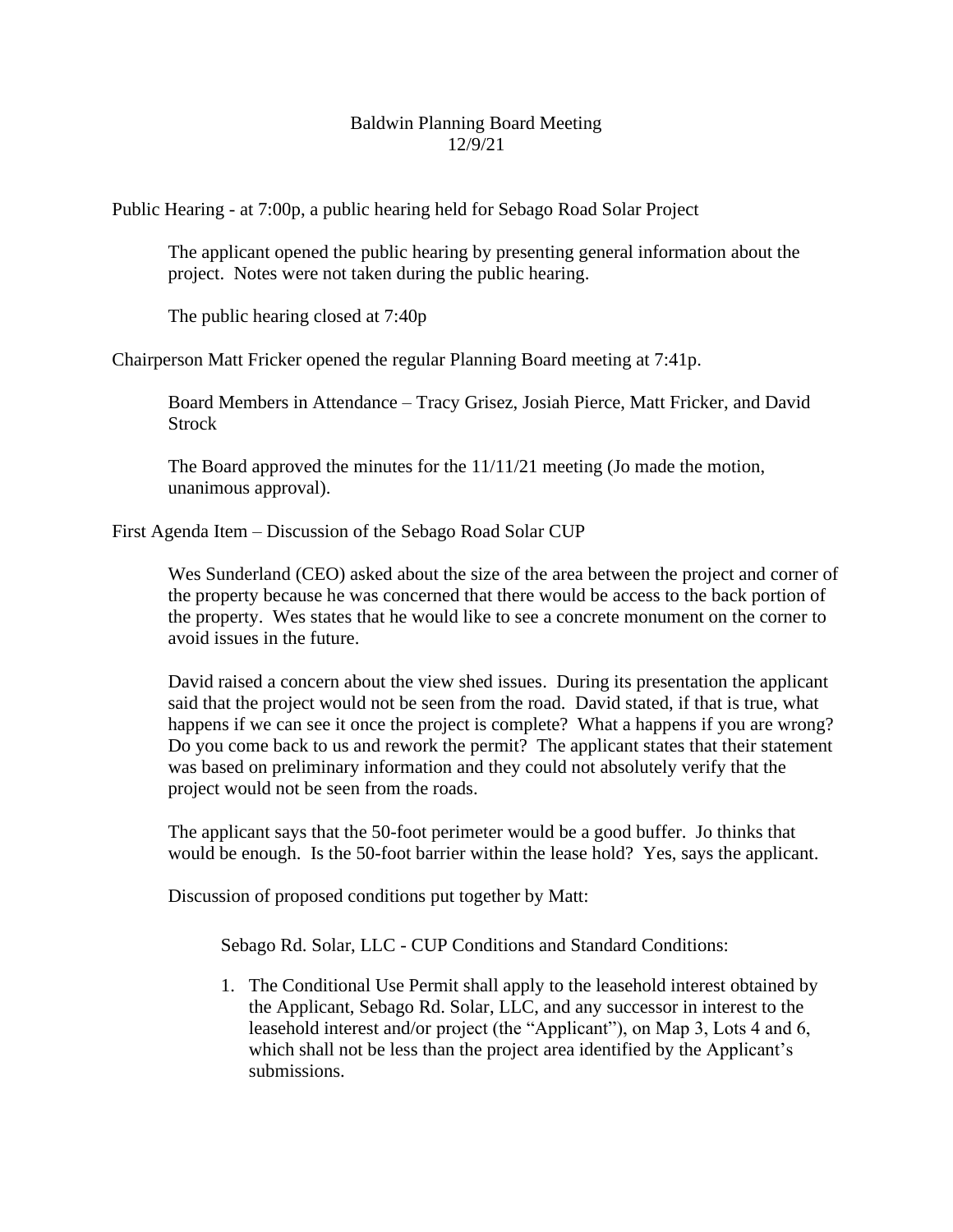- 2. The Applicant, shall maintain strict compliance with the information submitted to the Board on September 26, 2021 (Sebago Road Solar Submission Materials 9-30-2021.pdf), as amended and expanded through submissions delineated as follows:
	- C-1.1 SITE PLAN
	- 21.04.28\_Sebago Road Solar\_Sketch Plan Submission
	- Application for Conditional Use Permit AK signed
	- 21.04.28\_Sebago Road Solar\_Sketch Plan Submission
	- Sebago Road Solar Plan Set
	- NhSolarGarden Planning Board presentation\_Baldwin\_Sebago Road Solar
	- 2079 Comment response& Attachments\_10-22-2021
	- 2079 full plan set
	- Maine 130 SP 113 item 3
	- Sebago Road Solar 11-5-2021
	- 2079 Planning Board Comment Response 11-5-2021
	- Zane Construction Grade Formal Letter NHSG
	- 2079 Planning Board\_view shed letter\_12-1-2021
- 3. Any material deviation from the information submitted must be approved by the Board, including, but not limited to, the Construction Plan submitted by the Applicant.
- 4. The Applicant, shall conduct quarterly inspections of the solar panel array (consistent with the Applicant's submission) and (a) replace any broken or damaged panels in a timely manner, (b) provide notice to the Town of number of broken or damaged panels, and (c) provide confirmation to the Town that the issue has been resolved.
- 5. The Applicant shall continue to have remote monitoring consistent with the Applicant's submission throughout the life of the project.
- 6. The final battery system is being reviewed and finalized by CMP and NHSG engineers (10x20ft systems footprints). Applicant will provide relevant information about any batteries onsite to the Baldwin Fire Chief.
	- The DC coupled battery systems are self-contained units that meet UL9540 specs otherwise known as the Standard for Safety of Energy Storage Systems and Equipment"
	- Units are equipment with "dry pipe" systems that allow for fire personnel to attach a fire truck to the water pipe from a safe distance away to put out a fire if one ever occurred.
- 7. While there is no lighting planned for the project, any lighting installed by the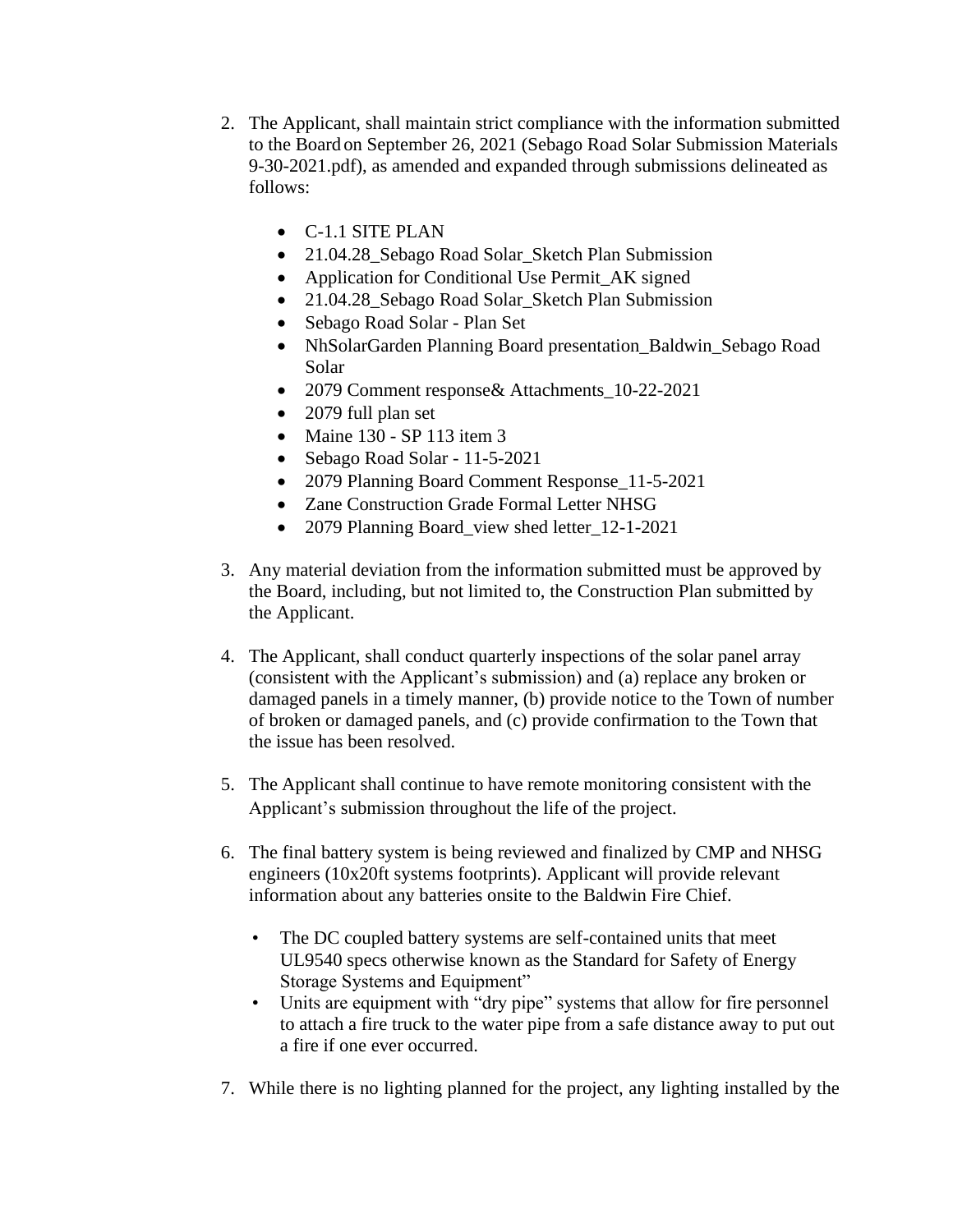Applicant within the leasehold interest shall be pointeddownward and inward to the project and the total wattage shall not exceed 3000-watt equivalent.

- 8. The Applicant will install a sign on the entrance gate and the fencing on each of the other three sides of the project providing contact info for the Applicant (including a telephone number) to allow members of the public to contact Applicant if the need arises.
- 9. If the Applicant is notified that the project causes unreasonable radio frequency interference to any currently licensed service, then the Applicant shall collaborate with the affected holder of the licensed service on a plan to mitigate the unreasonable interference. If a mutually agreed resolution cannot be reached within 30 days, then the Applicant or complaining holder of the licensed service shall have the opportunity to submit the plan to the board for resolution and possible additional conditions.
- 10. The Applicant shall submit to the Board the final documentation with the landowner that identifies the specific area of the leasehold interest acquired prior to commencing the project. Such documentation shall be added to the CUP documentation. NOTE (added during meeting): The applicant notes that the leasehold must include the 50ish foot area on the southern and eastern edges of the project for view shed purposes
- 11. The Applicant shall maintain compliance with Maine DEP requirement (as amended) for theApplicant to carry a bond for the full value of decommissioning and removing the project as a permit condition.
- 12. Applicant shall provide copies of all project state and federal permit approvals as applicable and required to the Town prior to initiating construction.
- 13. Hours of operation for the construction phase of the project will be limited to 7 am to 7 pm, 7 days per week. The CEO shall be consulted for exceptions.
- 14. The Applicant shall adhere to the following Project Delivery and Traffic plans:
	- Deliveries and construction equipment drop-offs will not be allowed to stand, park, or idle on Carl Burnell Road at any time.
	- All deliveries will be scheduled and coordinated prior to coming to the project site, to reduce any conflicts of deliveries arriving and/or departing at the same time. This coordination will ensure all deliveries will enter the site, unload all materials, and exit without any staging along Carl Burnell Road.
	- The construction contract will require deliveries to be scheduled one (1) hour apart and require radio contact with incoming trucks to coordinated unloading and avoid conflicts with exiting trucks.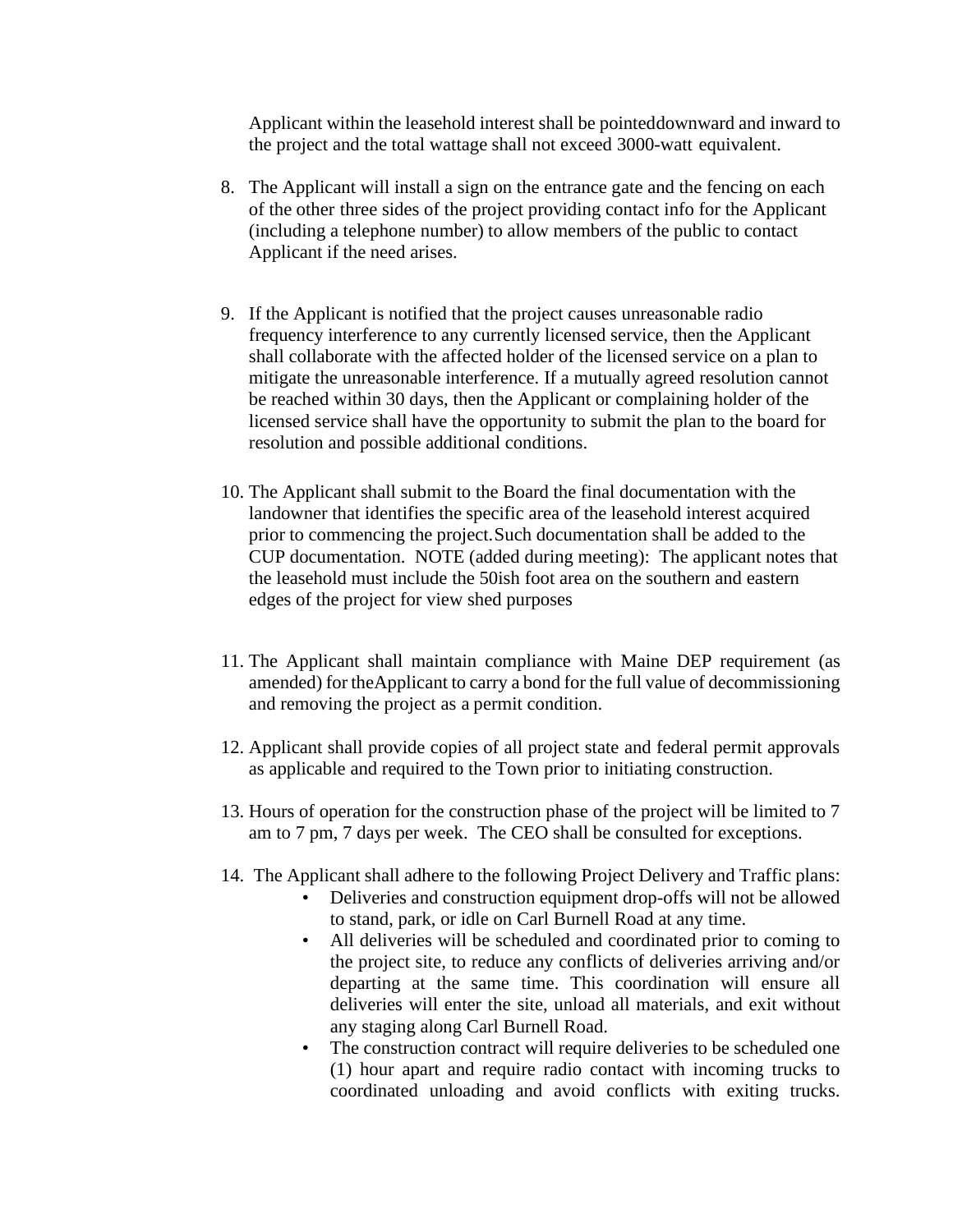Incoming trucks that arrive early will be required to wait off site in a legal parking location; it is the trucking company's responsibility to find appropriate parking locations. Trucks will not be permitted to wait on Burnell Road.

- Since access roads for the project are equal to or greater than 12% in grade, if any difficulties are expected to be experienced in backing fully loaded tri-axles up these hills, or if there is a concern about the wet areas, the applicant will-over excavate those areas to put a  $6 -$ 12-inch minus in and add Lear Murphy 500 Road fabric, and a 14 inch road base on top of that.
- 15. During project construction, the applicant will display temporary warning signs to inform drivers of road work areas on Carl Burnell Rd.
- 16. The Applicant shall provide a copy of the benefit package submitted to the Board of Selectmen to include the following Community benefits to Baldwin:
	- The project does not require water or sewer and little to no police or fire services and will pay \$2,000 per MW/Ac for a PILOT payment or equivalent to a State mandated amount.
- 17. The project will follow the newly announced State decommissioning guidelines that went live on October 18, 2021, to ensure the project is properly handled at its end-of-life milestone, after which this conditional use permit shall expire.
	- An estimate of probable cost for decommissioning is 25,000 per megawatt MW/Ac and the project will provide a form of surety to support the decommissioning plan.
	- More information can be found at https://www.maine.gov/dep/land/solar decommissioning/index.html

The Board walked through most of the conditions during the meeting, but did not discuss the standard conditions that were included in the packet provided to applicant.

The Board said that we will continue to hear the CUP at the 12/23/21 meeting.

Second Agenda Item: Firefly Ridge

Mr. Fricker explained the circumstances that brought the Firefly Ridge issue to the Board.

Mr. Strock reviewed the advice from the MMA, which was consistent with the subdivision ordinance. Essentially, the MMA lawyer suggested that the Board address the applicant's request because the statements by the CEO that the violations were okay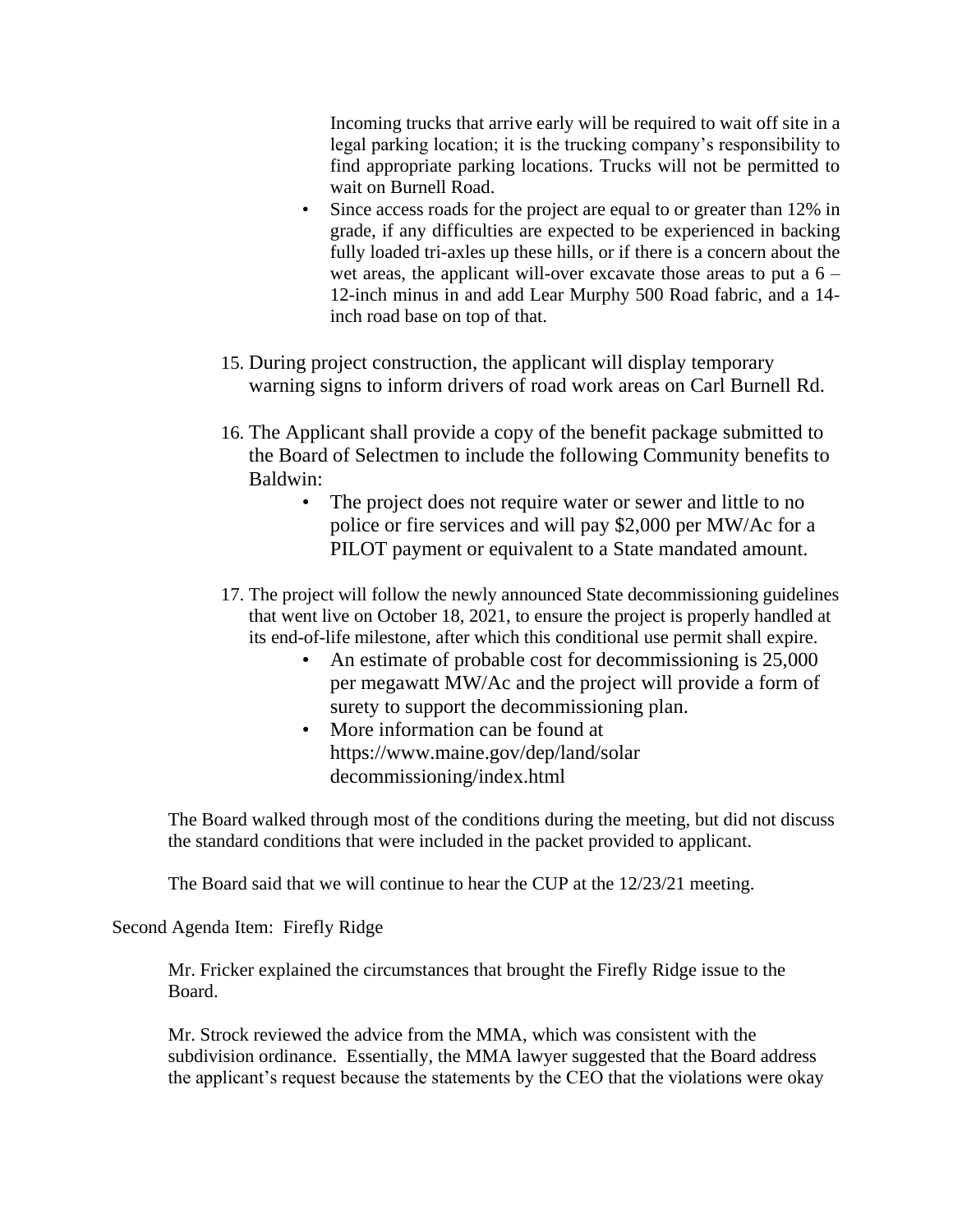could be used as a waiver of the Board's ability to strictly enforce the Subdivision Ordinance.

The applicant said that they want to change the road. Instead of running a road off of the existing Firefly lane, the applicant wants to make a new road that would come off River Road and go to the lot on the river. Jo thought that was a good idea.

Matt tells the applicant that he should look at Section 7 of the subdivision ordinance and provide answers to those issues.

David asks whether we need all the landowners of the subdivision to come before the Board since we could be impacting their properties.

Wes offers a copy of the Saco River Corridor Commission's approval of the Blais property. Matt suggests that Wes provide copies to the Board.

The applicant agrees to work on the drawings and come back to the Board with a complete package.

Third Agenda Item – Nature's Wilderness

Derek Holt and Greg Vogle from Vazza Real Estate Group appeared before the Board.

Mr. Holt said, if improvements are made to the road, then the other sites would be permitted, right? The Board stated that it was not that simple. If they wanted to expand beyond the current size, the owner would need to come back before the Board to expand the conditional use permit.

Mr. Holt says that Vazza are interested in purchasing the site and making it more of a seasonal rental than the current transient rental. Seasonal rentals tend to stay for the entire season, rather than having individuals rent for a week or so.

Jo informed Mr. Holt and Mr. Vogle that there still may be boundary issues with Nature's Wilderness property. The Vazza group individuals stated that they are interested in purchasing the entire 900 or so acres owned by NWR and Scott Efron's heirs. David stated that, if they sought to use more than the current NWR site for commercial recreational use, they would need to get a permit for the other lands.

Mr. Holt and Mr. Vogle said that they would be in touch in the future.

Fourth Agenda Item – Flint Subdivision

Mr. Flint explained that he and a neighbor had a land dispute several years ago and they resolved it by exchanging about ½ acre of land. However, during a recent refinancing, the neighbor's lender identified that the properties may be part of a subdivision, which